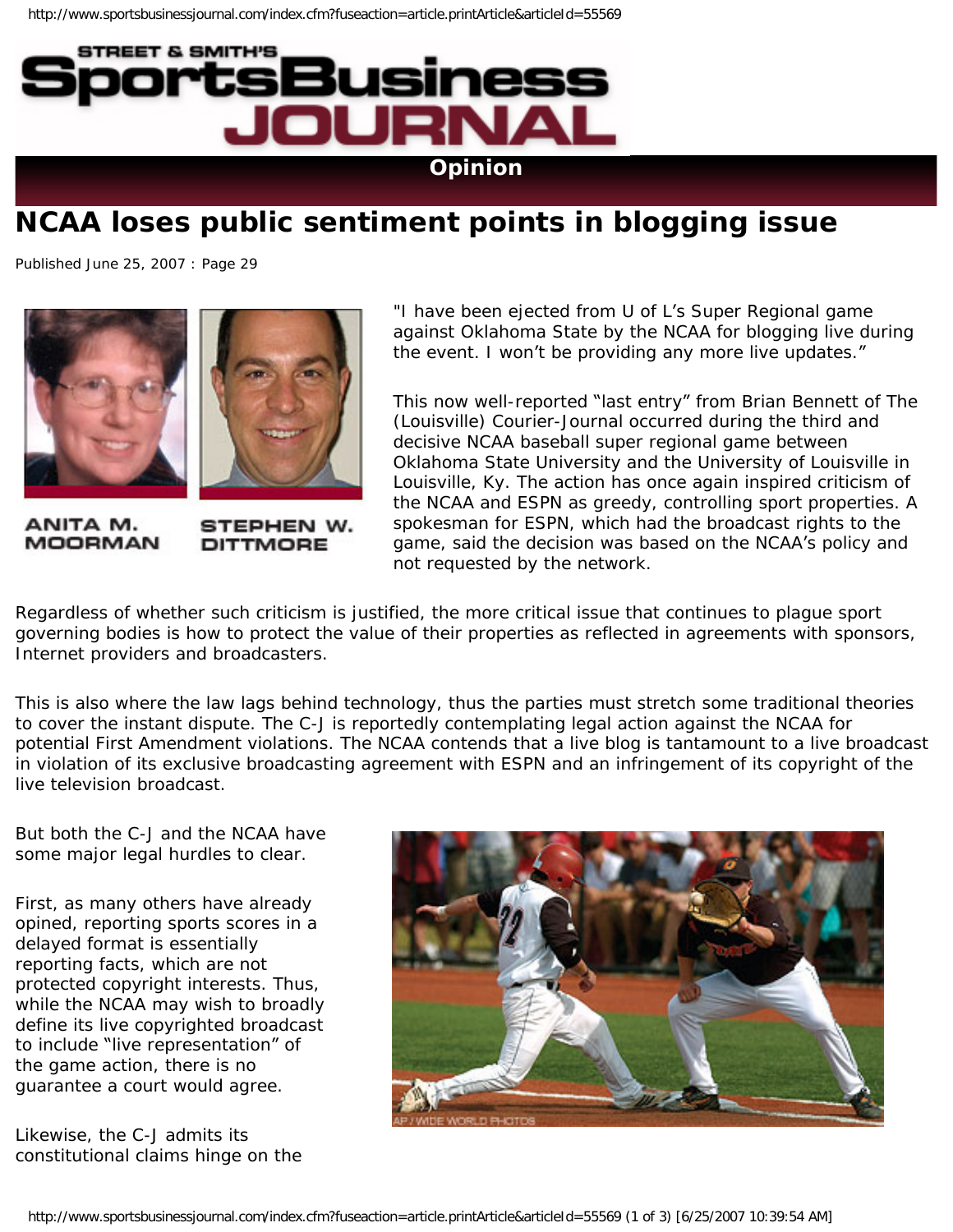NCAA being held to be a "state actor," which is unlikely despite attempts to play the "state university playing at public facility" card. This was an NCAA event. The

## The text of a blog from the Louisville-Oklahoma **State**

game read like a play-by-play transcript.

NCAA is a private organization renting a public facility. The NCAA is not a state actor, thus, it is not subject to the First Amendment.

So while it is certainly more sexy and intimidating to characterize this dispute as a First Amendment or copyright issue, it is actually more of a basic contract dispute. The NCAA advised members of the media who received media credentials for the super regionals that live blogging was not permitted. It is legally permissible for the NCAA to condition access to the press box upon compliance with its blogging policy.

Public sentiment, and possibly common sense as well, is clearly against the NCAA. A quick search of Technorati revealed 577 blog posts about "NCAA baseball blogging" within a week of Bennett being ejected from the press box, and that figure does not include newspaper columns, talk radio and television talk shows. The overwhelming majority of people, including an NCAA communications employee on his blog, believed the NCAA's policy was outdated and silly.

But once ejected, Bennett did not head to the C-J offices, or his home, to continue his blog as he watched on ESPN or listened to the live radio broadcast. He simply signed off. One reason may be that the substance of his blog was significantly improved by his physical presence in the press box and the stadium.

Thus, is it really unreasonable for the NCAA to limit and/or control people who blog from the press box if that access carries with it something of value or if it could potentially interfere with its contractual agreements with official Internet providers and broadcasters?

From his prime seat in the press box, Bennett could feel the excitement in the stadium (and it was palpable). He could see genuine adoration of the Cardinals fans and fierce loyalty of the Oklahoma State fans as their disappointing weekend came to a close.

This is the atmosphere and the facts that Bennett should have been blogging about without running afoul of the NCAA's wishes, but the text of his blog entries read more like a live play-by-play transcript. Neither Bennett nor any other credentialed media outlet or representative has the right to report the facts, scores and events simultaneously as they happened during a live broadcast of a sporting event from the press box.

Today's sports consumer seeks opinion and commentary along with the result of the contest. Talk radio gained popularity because it allowed a forum for anyone to voice their opinion after an event. Blogging does the same thing, only it allows commentary as events take place. It is the natural evolution of the Internet age.

With more and more outlets and organizations competing for the attention of the sports fan, it is critical that sport governing bodies and their public relations professionals embrace, or at least integrate, the realities of how their consumers watch, view, listen and read about their product.

In an ironic coincidence, two days after Bennett was removed from the press box for blogging, the New York Islanders' communications staff announced it will dedicate space this season for bloggers. However, the organization was unsure how to handle the "live representation" issue.

Policies like the NCAA's demonstrate how out of touch many sport bodies are in this regard. As Deadspin.